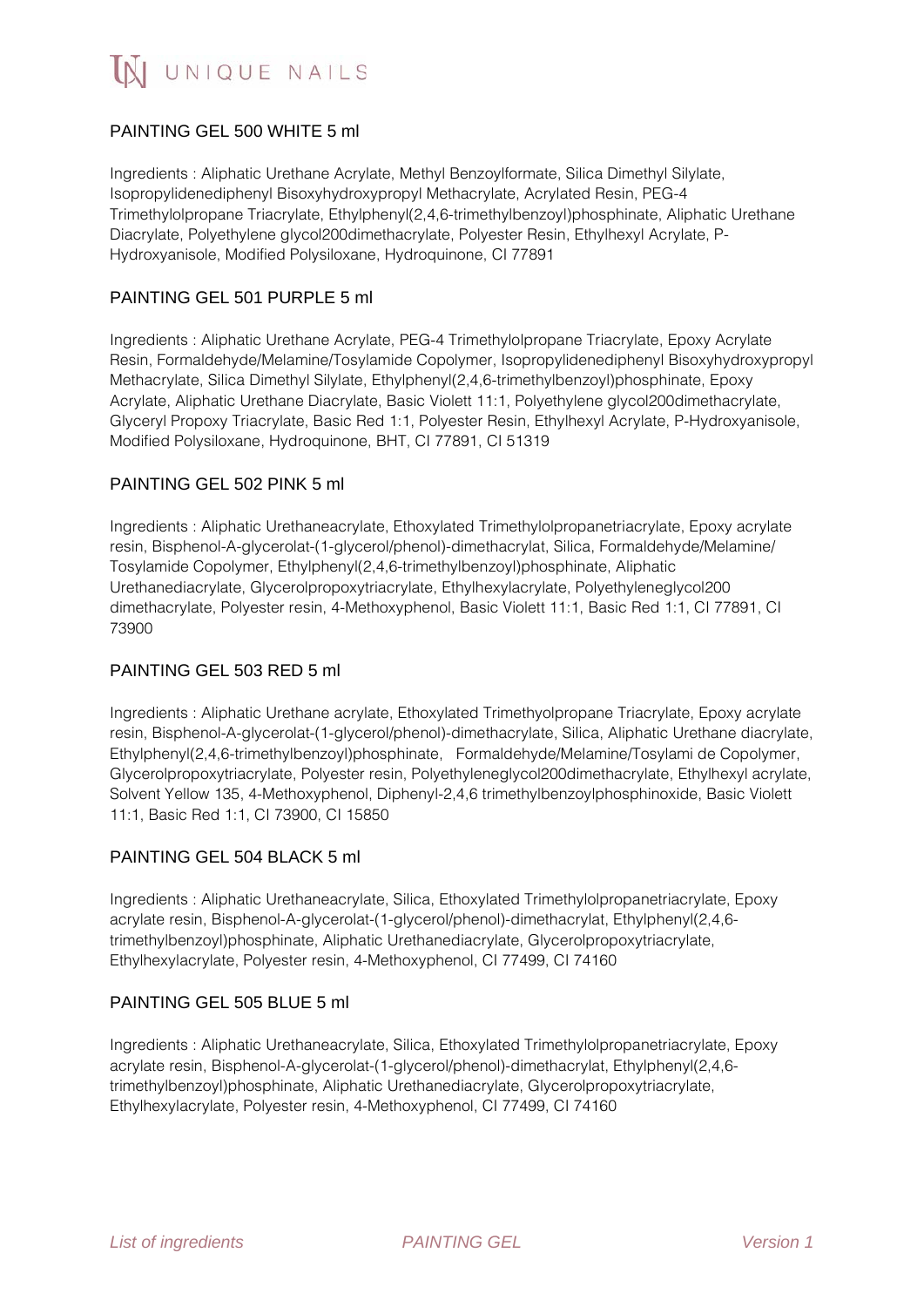## PAINTING GEL 506 VERMILION 5 ml

Ingredients : Aliphatic Urethane Acrylate, Trimethylolpropane Triethoxy Triacrylate, Epoxy Acrylate Resin, Isopropylidenediphenyl Bisoxyhydroxypropyl Methacrylate, Silica Dimethyl Silylate, Ethylphenyl(2,4,6-trimethylbenzoyl)phosphinate, Mica, Aliphatic Urethane Diacrylate, Epoxy Acrylate, Glyceryl Propoxy Triacrylate, Polyester Resin, Ethylhexylacrylate, Lauroyl Lysine, P-Hydroxyanisole, Modified Polysiloxane, BHT, Hydroquinone, CI 77002, CI 77491, CI 19140, CI 73900

## PAINTING GEL 507 VIOLET 5 ml

Ingredients : Aliphatic Urethane Acrylate, Trimethylolpropane Triethoxy Triacrylate, Epoxy Acrylate Resin, Isopropylidenediphenyl Bisoxyhydroxypropyl Methacrylate, Formaldehyde/Melamine/ Tosylamide Copolymer Silica Dimethyl Silylate, Ethylphenyl(2,4,6-trimethylbenzoyl)phosphinate, Mica, Epoxy Acrylate, Aliphatic Urethane Diacrylate, Glyceryl Propoxy Triacrylate, Diethylaminomethylcoumarin, Ethylhexylacrylate, Polyester Resin, P-Hydroxyanisole, Modified Polysiloxane, Hydroquinone, CI 77891, CI 73900, CI 74160

## PAINTING GEL 508 VIOLINE 5 ml

Ingredients : Aliphatic Urethane Acrylate, Trimethylolpropane TriethoxyTriacrylate, Epoxy Acrylate Resin, Formaldehyde/Melamine/Tosyl-amide Copolymer, Mica, Isopropylidenediphenyl Bisoxyhydroxypropyl Methacrylate, Silica Dimethyl Silylate, Ethylphenyl(2,4,6-trimethylbenzoyl) phosphinate, Polyethylene glycol200dimethacrylate,Unsaturated acrylic resin, Polyether modified polydimethylsiloxane, Aliphatic Urethane Diacrylate, Epoxy Acrylate, Tricyclodecan Dimethanol Diacrylat, Diethylaminomethylcoumarin, Glyceryl Propoxy Triacrylate, Tetraethylene Glycol Diacrylate, Tetraethylene Glycol Dimethacrylate, Lauroyl Lysine, Polyester Resin, Ethylhexylacrylate, Cellulose Acetate Butyrate, P-Hydroxyanisole, BHT, Modified Polysiloxane, Hydroquinone, CI 77891, CI 73900, CI 74160

## PAINTING GEL 509 BLUE PETROL 5 ml

Ingredients : Aliphatic Urethane Acrylate, Trimethylolpropane Triethoxy Triacrylate, Ethylphenyl(2,4,6 trimethylbenzoyl)phosphinate, Epoxy Acrylate Resin, Isopropylidenediphenyl Bisoxyhydroxypropyl Methacrylate, Silica Dimethyl Silylate, Aliphatic Urethane Diacrylate, Mica, Epoxy Acrylate, Glyceryl Propoxy Triacrylate, Polyester Resin, Ethylhexylacrylate, P-Hydroxyanisole, Polyethylene glycol200dimethacrylate, Modified Polysiloxane, Hydroquinone, CI 77499, CI 74160, CI 77891

## PAINTING GEL 510 LIGHT GREEN 5 ml

Ingredients : Aliphatic Urethane Acrylate, Trimethylolpropane Triethoxy Triacrylate, Epoxy Acrylate Resin, Isopropylidenediphenyl Bisoxyhydroxypropyl Methacrylate, Silica Dimethyl Silylate, Ethylphenyl(2,4,6-trimethylbenzoyl)phosphinate, Formaldehyde/Melamine/Tosyl-amide Copolymer, Epoxy Acrylate, Aliphatic Urethane Diacrylate, Polyethylene glycol200dimethacrylate, Glyceryl Propoxy Triacrylate, Solvent Yellow, Polyester Resin, Ethylhexylacrylate, P-Hydroxyanisole, Modified Polysiloxane, Hydroquinone, CI 77891, CI 74260